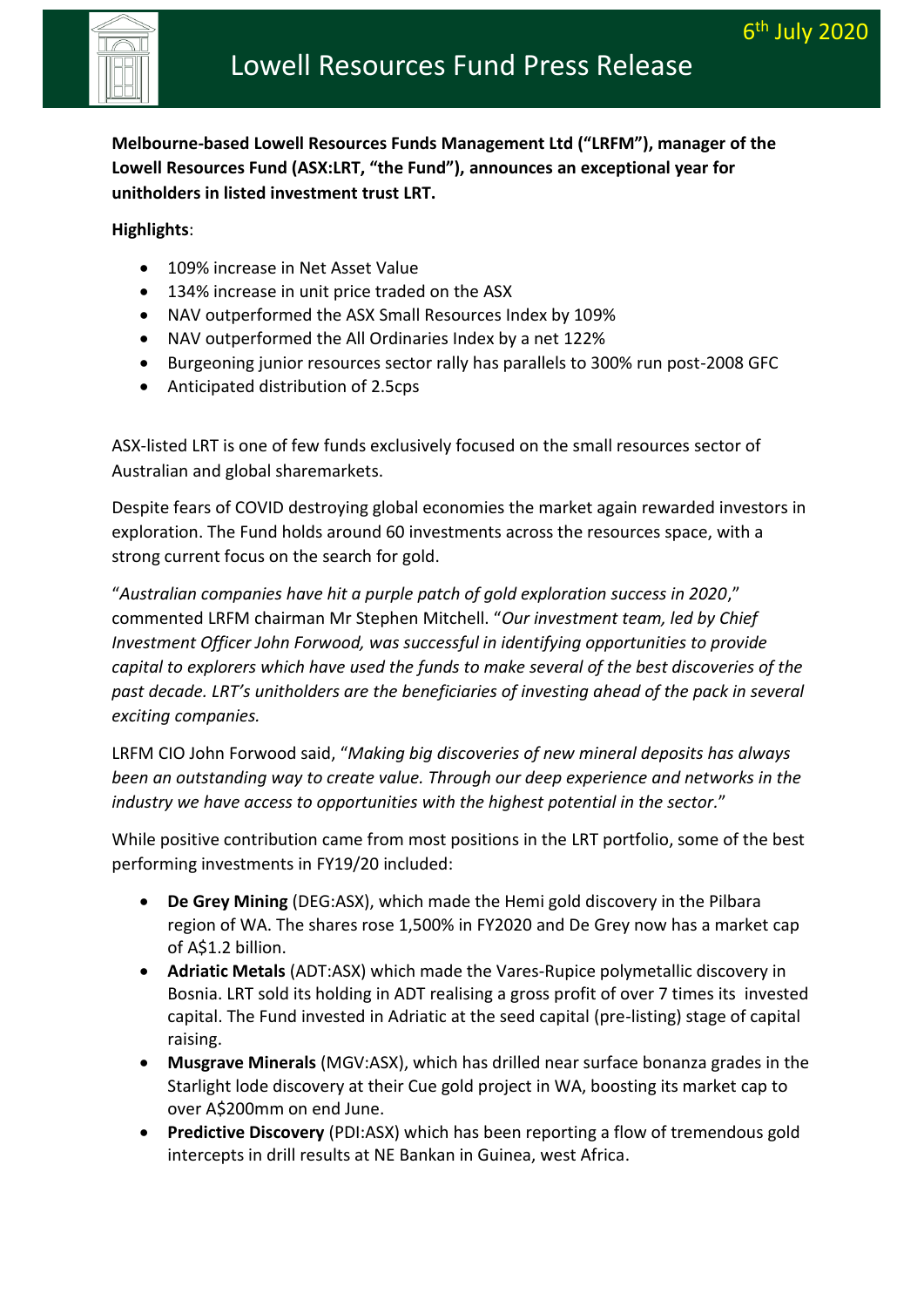- Lowell Resources Fund Press Release
- **Fund introduction (ASX: LRT)** a Shandong Gold Mining Co Ltd. • **Cardinal Resources** (CDV:ASX) that is the target of a A\$300 million takeover bid from

LRFM's high conviction investment strategy for the Fund allows for relatively large investments in high-risk, high-reward early-stage companies. Mr Mitchell said "*When these companies are successful, the benefits to our unitholders are substantial*."

LRFM has maintained its macro view on gold during 2020 where gold prices are near record highs as investors seek a hedge against volatile financial markets and this is driving investment into precious metals producers and explorers. *"Our primary interest is in advanced exploration and our team investigates hundreds of opportunities a year seeking out new investment opportunities*" John Forwood said.

LRFM sees the potential for the junior resources market to be in the early stages of a massive rally. "*We see parallels with 2008 in the current market, which saw the sector rise nearly 300% from its lows. Massive monetary stimulus will keep global economies going while we expect gold to remain strong as a traditional safe haven against inflation and interest rates plumb record lows. We continue to see tremendous buying opportunities and have not been as excited about the market in many years"* John Forwood said.

Reflecting on the year overall, Mr Mitchell noted "*The Fund has a long-term track record of value creation in the sector. Our rigorous investment process doesn't always deliver winners, but if we look at the scoreboard for 2020, I think unitholders will be well satisfied with the outcome presented today*."

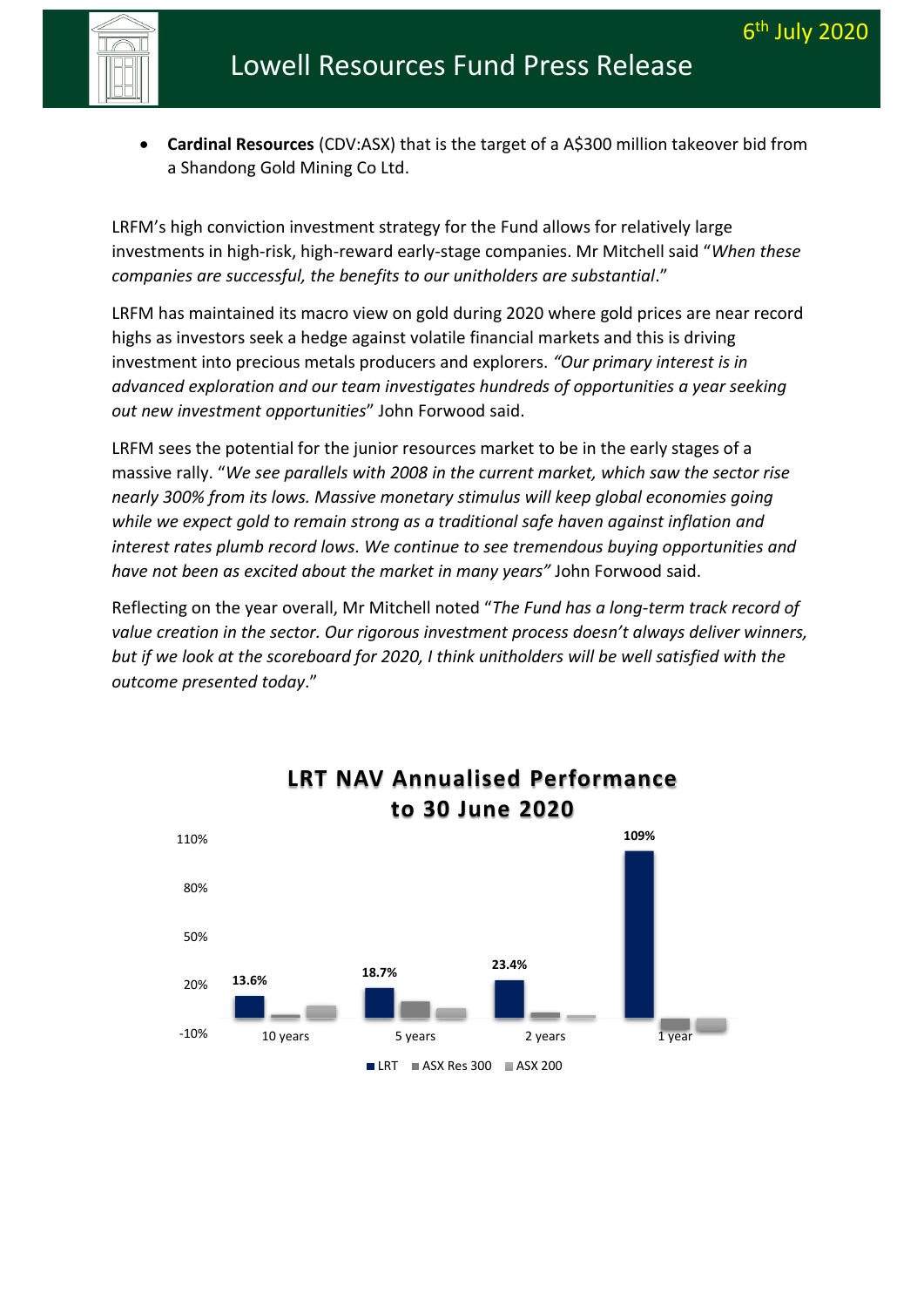

### **Fund introduction (ASX: LRT) ABOUT THE LOWELL RESOURCES FUND**

The Lowell Resources Fund listed in March 2018, converting from an unlisted open-ended trust with a history dating back to the 1980s. The Fund raised approximately \$3.5m in new capital at the equivalent of 83.2c per unit at the time of listing. The Fund split its units one into 10 in March 2020 to more closely align the unit price with the prices of the shares in which the Fund invests. As at June 30 this year, the net asset value before distributions to unit holders of the Fund was A\$33.2m. This reflected end-June market prices of investments listed on global sharemarkets, and 2% of the Fund which is invested in shares of unlisted seed opportunities, where the valuation is based on the price of the most recent capital raising.

On July 2<sup>nd</sup> 2020the Fund announced anticipated distribution of 2.5c per unit for the financial year ending 30 June 2020.

| <b>Shareholding</b>                | %'age of NAV |
|------------------------------------|--------------|
| Musgrave Minerals Ltd              | 13.4%        |
| De Grey Mining Ltd                 | 12.1%        |
| Predictive Discovery Pty Ltd       | 9.6%         |
| <b>Genesis Minerals Limited</b>    | 5.3%         |
| Centaurus Metals Ltd               | 3.6%         |
| Middle Island Resources Ltd        | 3.5%         |
| Liontown Resources Ltd             | 3.2%         |
| Saturn Metals Ltd                  | 2.9%         |
| <b>Apollo Consolidated Limited</b> | 2.0%         |
| <b>Pacifico Minerals Ltd</b>       | 1.9%         |

Our **top ten investments** at June 30<sup>th</sup> 2020 were: